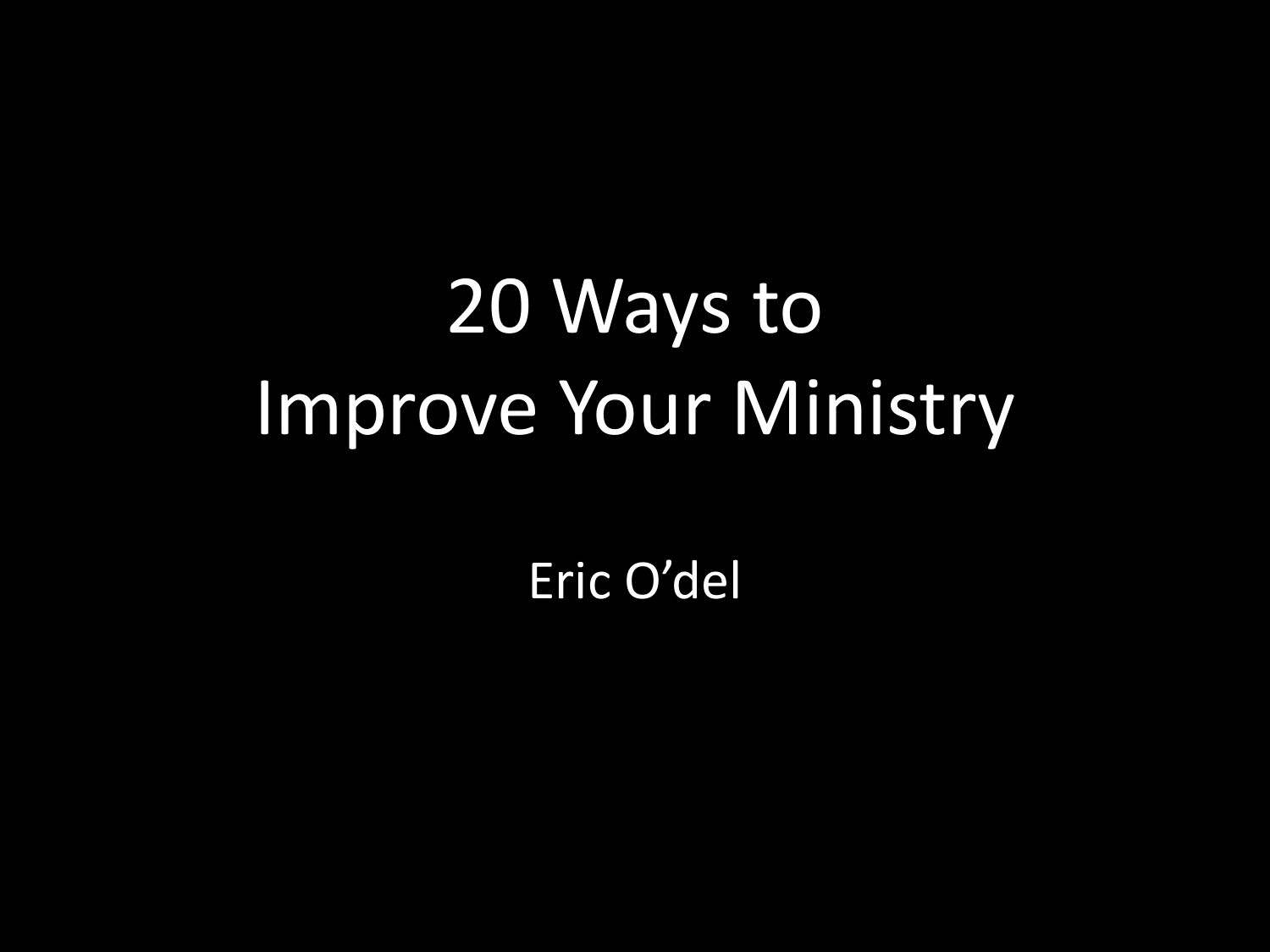1. Update your playlist

Songs written/recorded after 2000 New sing-alongs

Original compositions

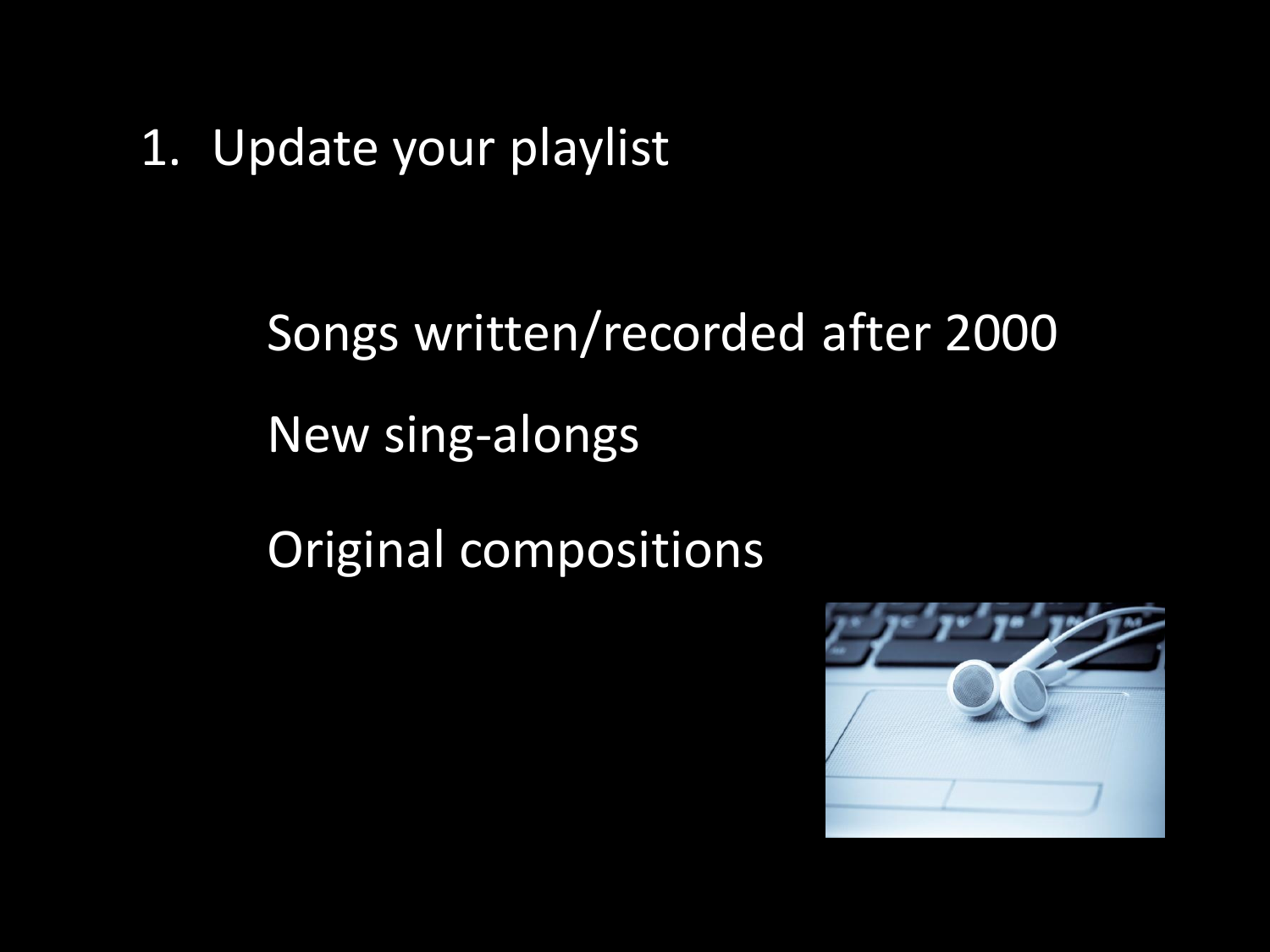### 2. Use a "hotsheet" bulletin insert

### Helps enroll congregants and newcomers



Easy ways to get involved and have fun at Amazing Grace

- D I'll bring food for Ballard Food Bank next time I'm here
- n I'm interested in Sanity in Eating Classes Mondays, March 17-April 21, 6:30-9:00 pm-please send info

New Thought CSL Choir, Lake Oswego, visits March 22-23 and performs at service with Spirit of the Sound Choir

- I can help setup and/or clean for one of the meals
- I can be a greeter at Sunday service, March 23

□ I'd like to join the Women's Sangha, meeting in Bothell the last Saturday of each month, 6:30-9:00 pm (March 29)

□ I'm putting the Annual Meeting on my calendar: Sunday, March 30, 12:30 pm (after brunch)

#### I'll help get the word out about Amazing Grace

- □ I will "like" Amazing Grace on Facebook to help push us over 1,000 and invite friends to like us as well
- □ I would like to receive email versions of event flyers so I can forward them on to friends
- I can help post event flyers in my neighborhood
- □ I'm happy to post flyers in other parts of town

(Check any that interest you & we'll contact you with the details) 

Questions / suggestions? Write to us on the back.

Please drop this in the collection basket.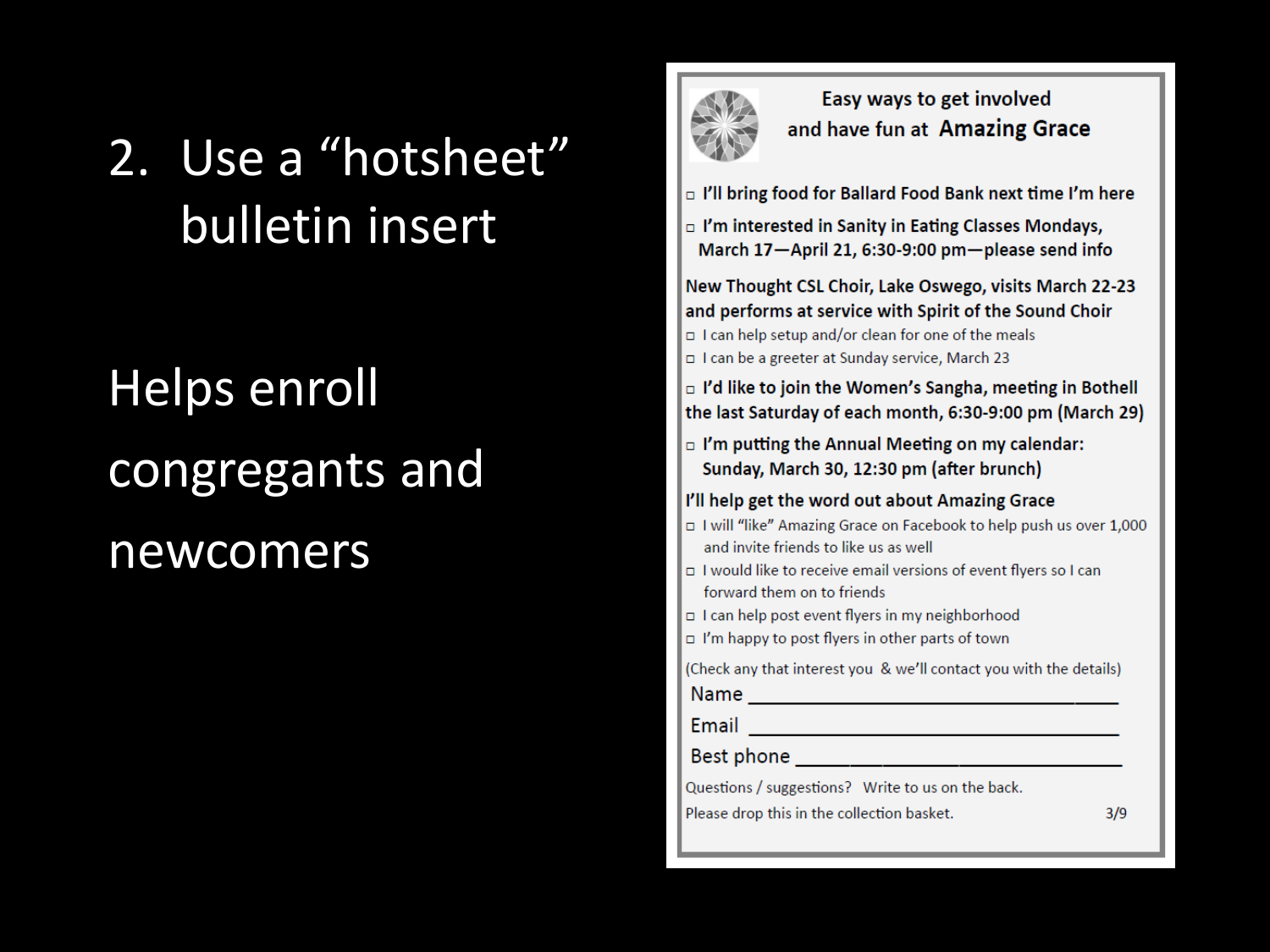3. Change your language

"first-timer" or "newcomer", never "visitor"

"offering", never "collection"

"team member" is better than "volunteer"

"Prosperity Plan" is better than "budget"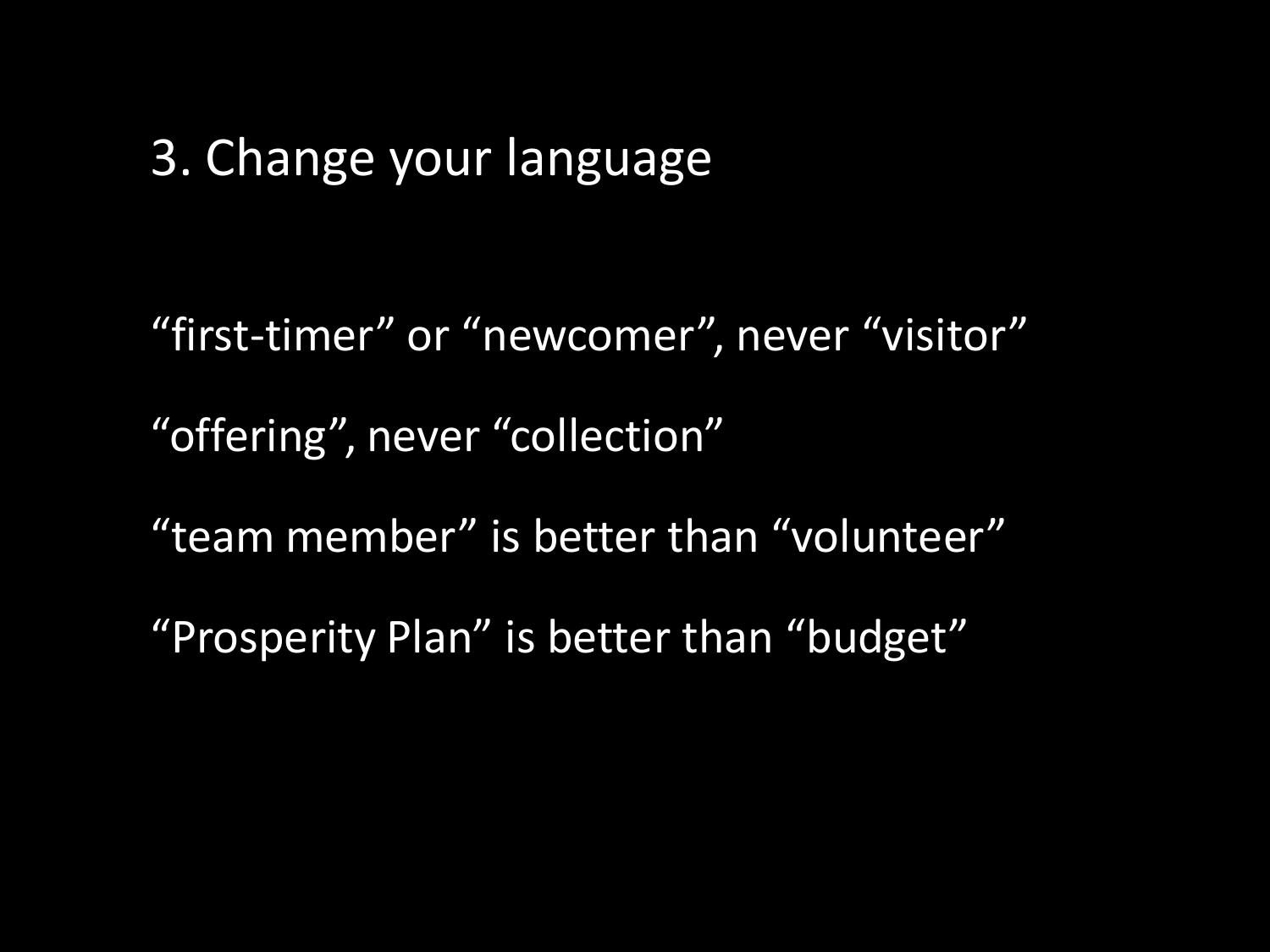#### 4. Ministers give at the Offering

#### Let people see that you are practicing

what you preach



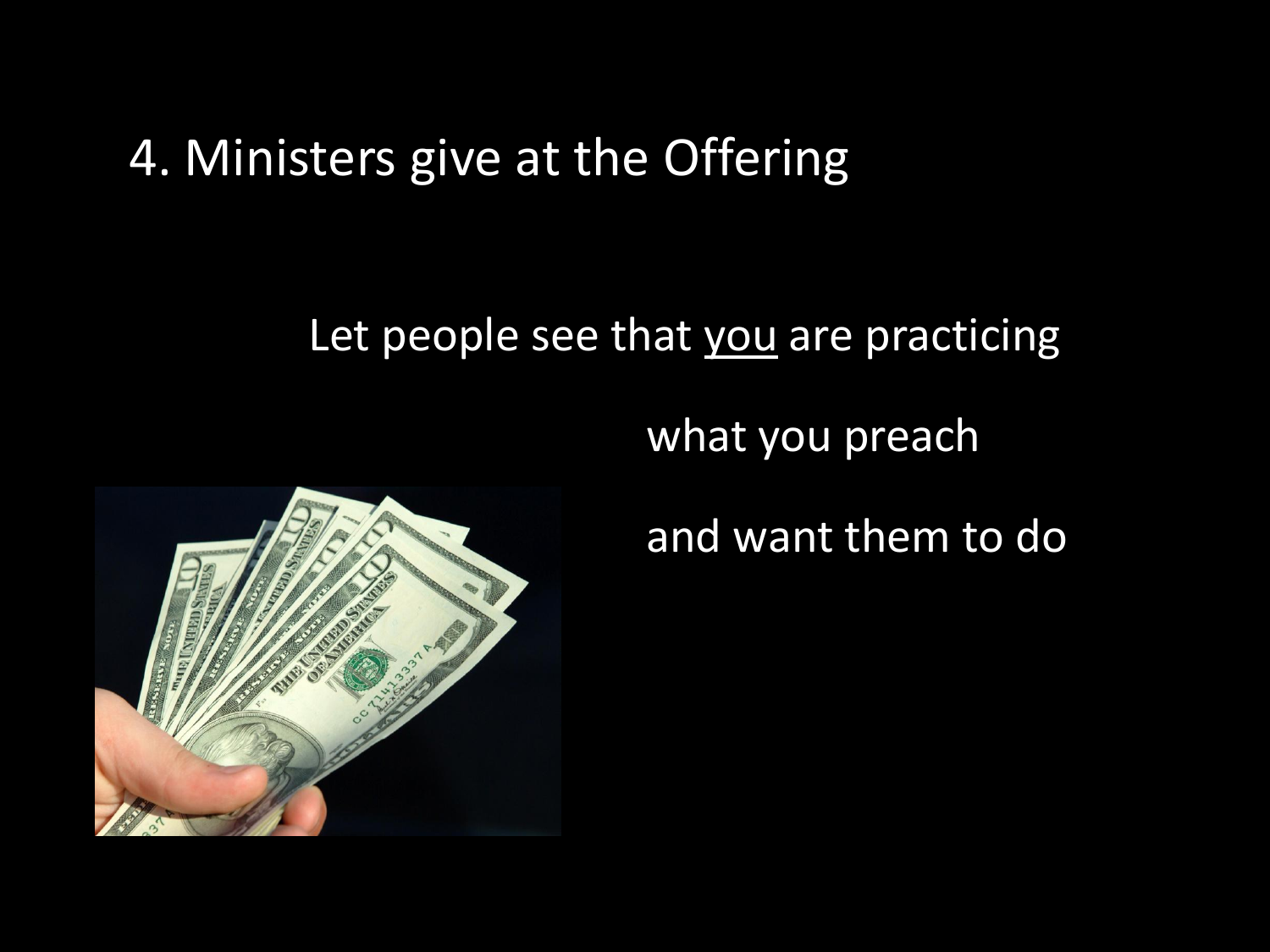#### 5. Use PlanningCenteronline.com

### Online music ministry organization service. If you don't use it, get your Music Director connected to a church that does

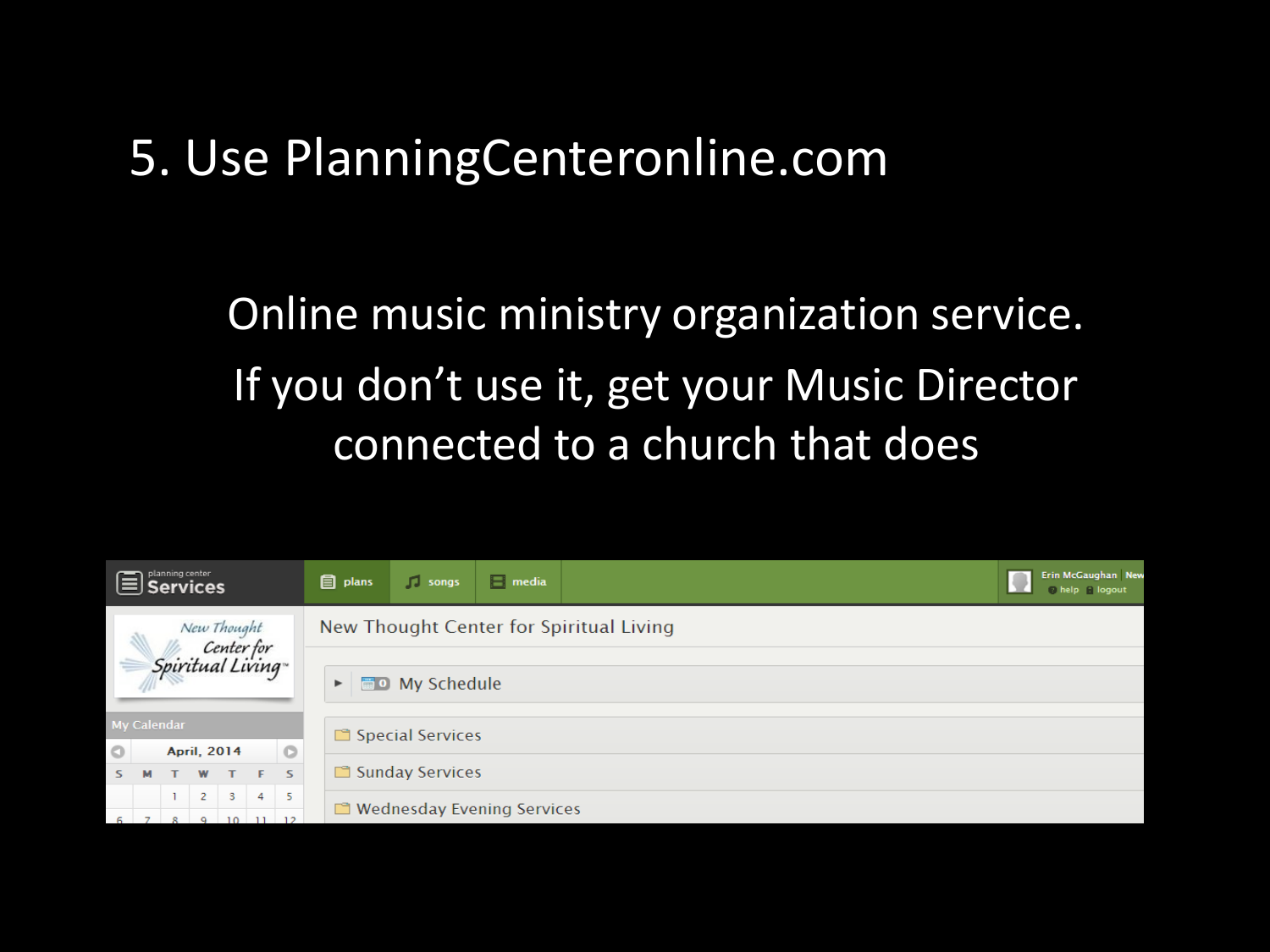#### 6. Have a Practitioner Sunday Service

Minister in house but not on the platform Singing, playing, announcing, praying and preaching all done by practitioners/licensed counselors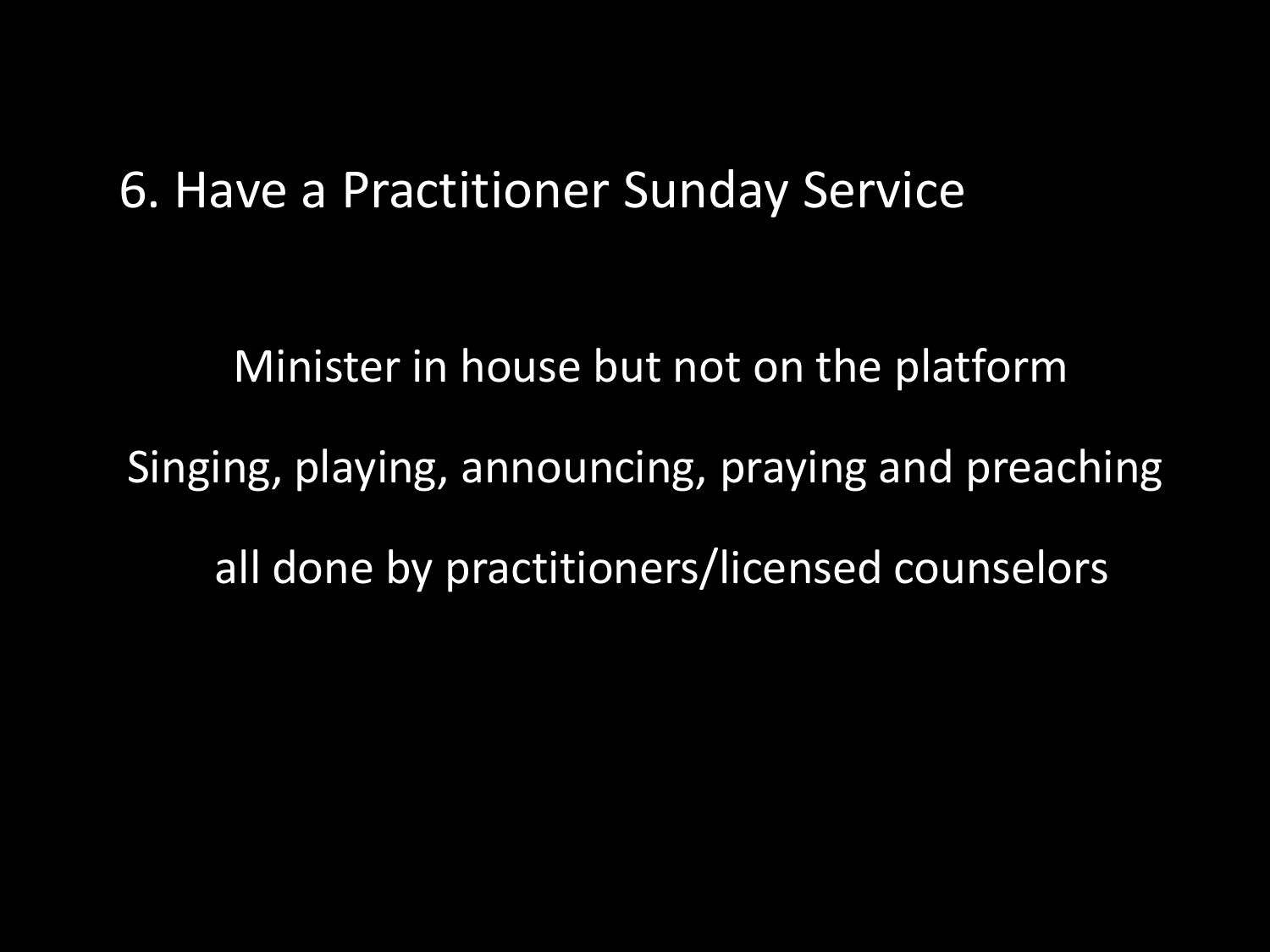#### 7. Have a Congregant Sunday Service

See above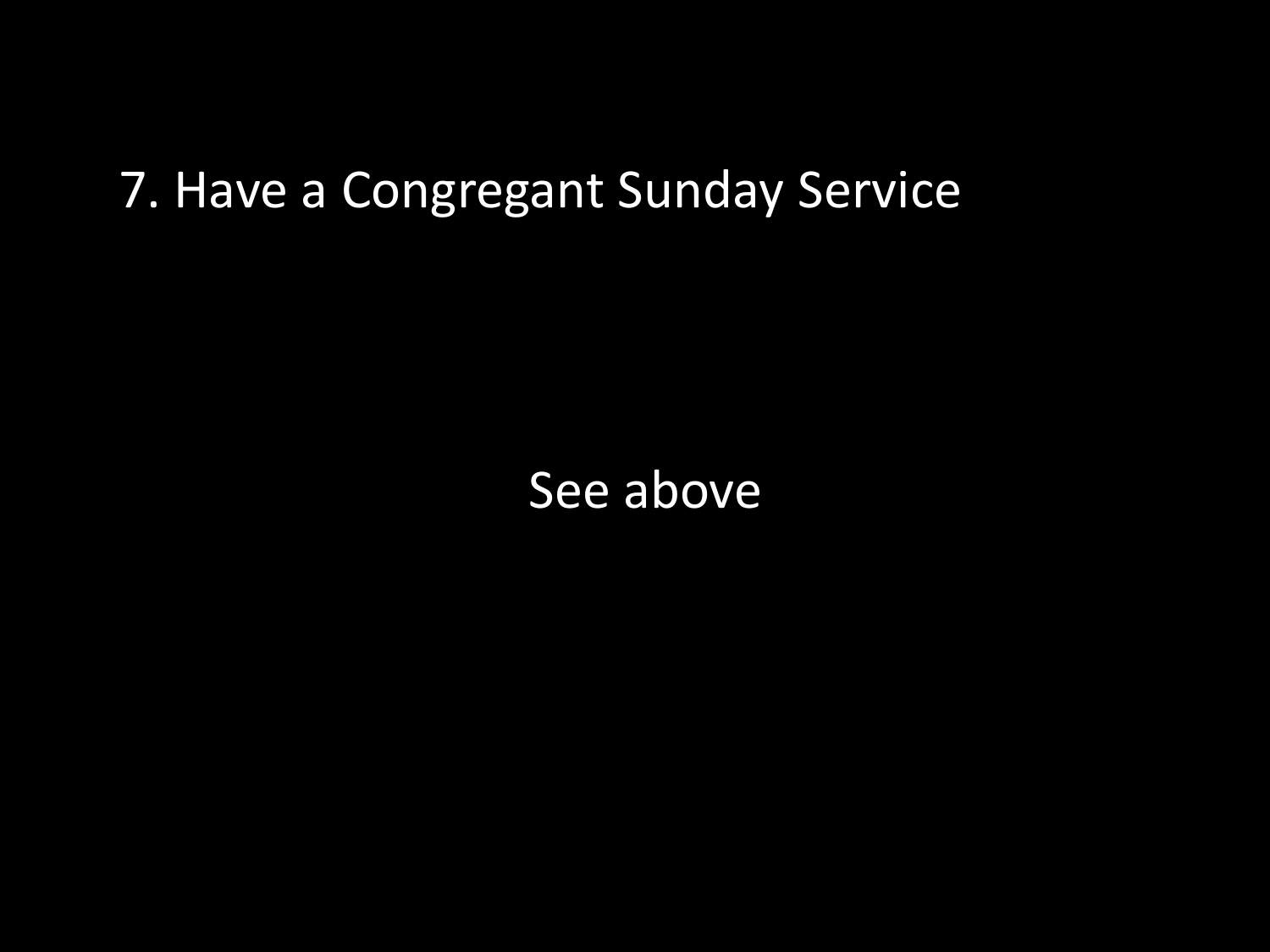#### 8. Do a Summer Movie Series

Each week show clips from a movie

Lesson drawn from theme in the movie

Study groups come together to watch and discuss the whole film

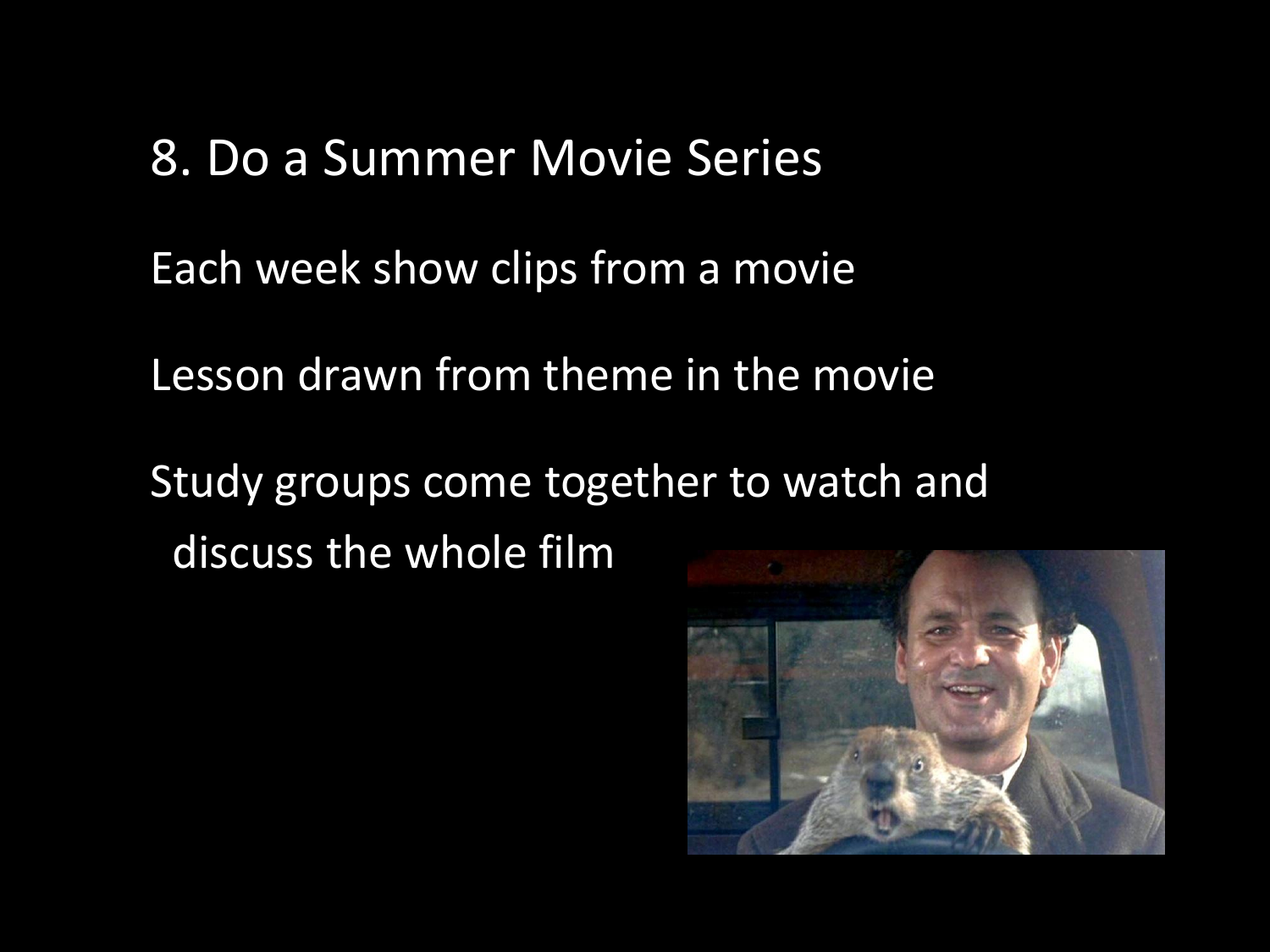#### 9. Increase your Tithing

If you're not giving 10%, get to the tithe If you're giving 10%, give more Rick Warren is a reverse tither (gives 90%) of income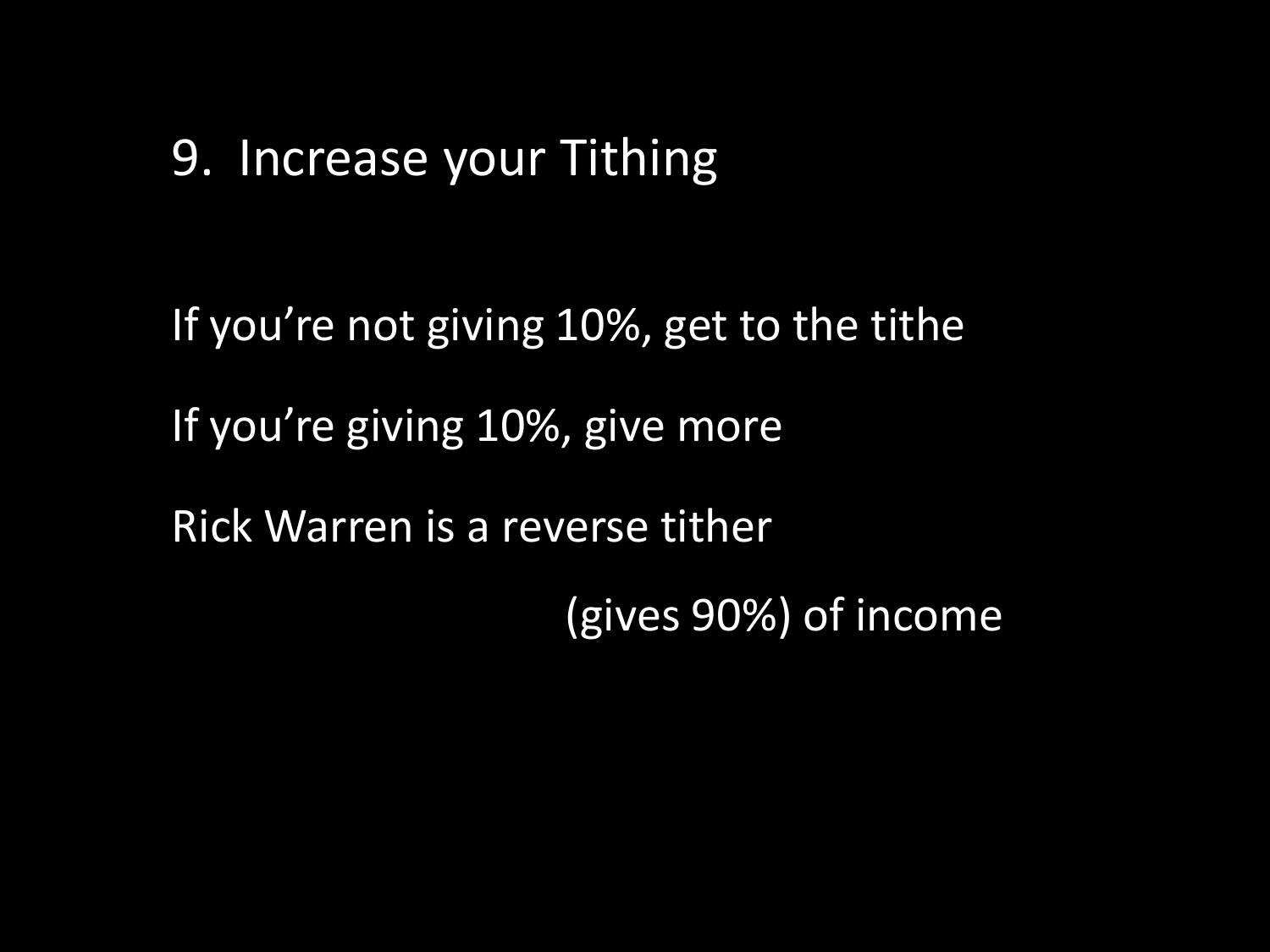#### 10. Use the Internet wisely and proactively

Print is a shrinking medium

Facebook advertising is cheap



Weekly posts and congregant interaction have earned AGSC over 1,000 likes in one year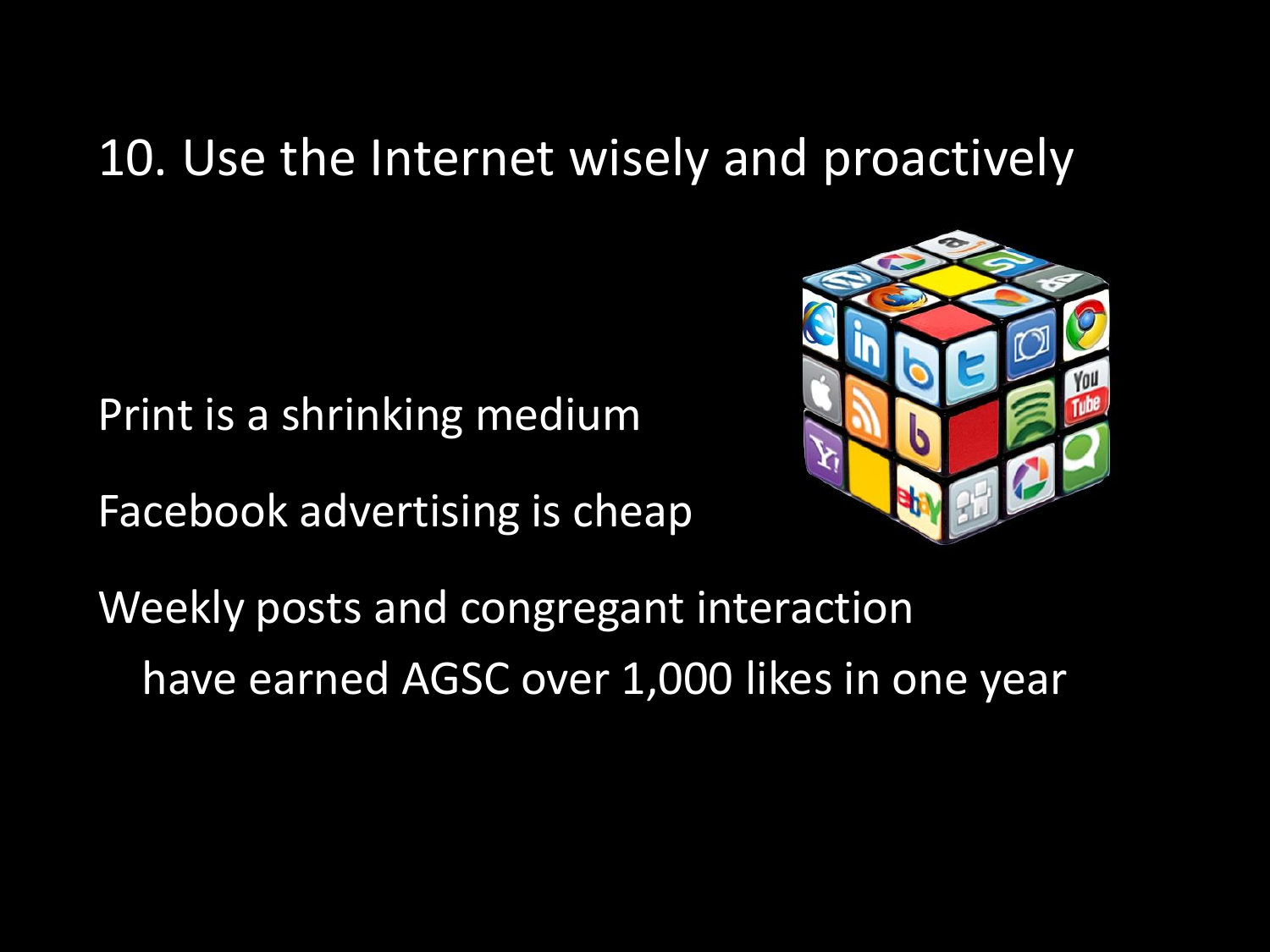#### 11. Trust Your Standards and Keep Them

Sometimes your "no" is really

"Yes" to the Vision

Core Council members as tithers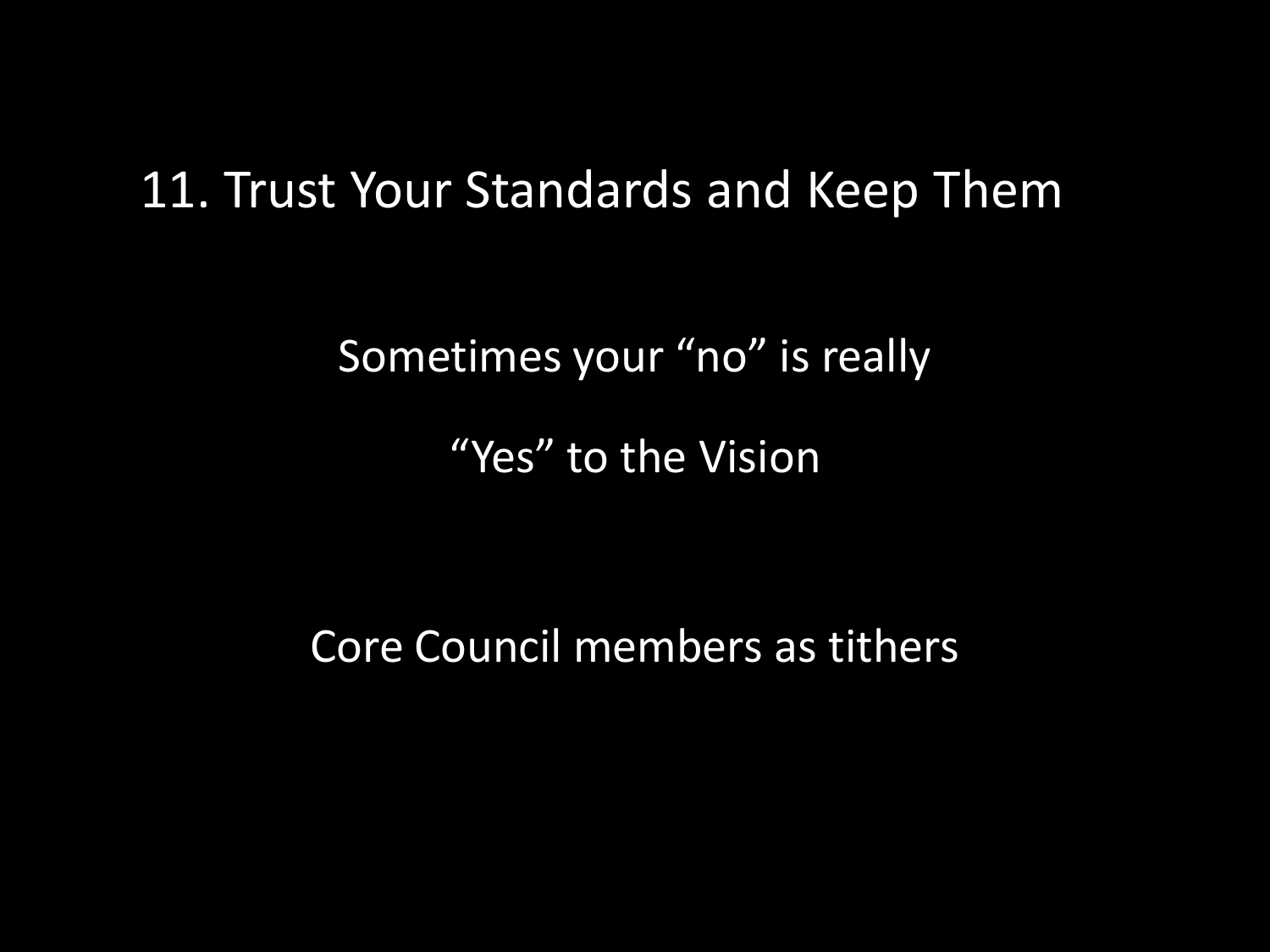#### 12. Have congregation share their successes

You are in the business of life improvement and enhancement

Make sure the community is hearing inspiring success stories on a regular basis

It keeps your mission front and center

It confirms that congregants' tithes are working for good

It encourages you and the congregation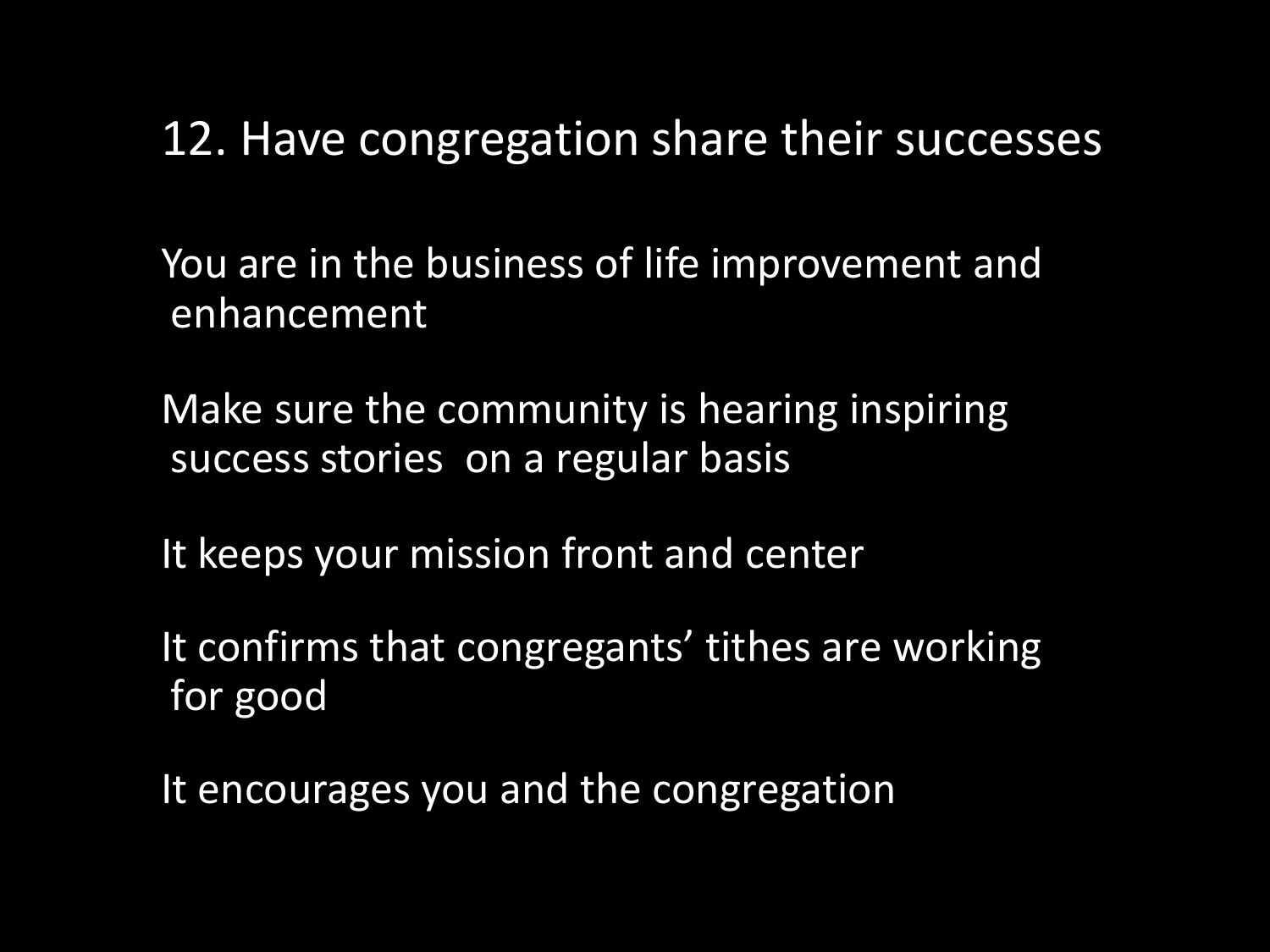### 13. Add spiritual practice and connection to all activities

Greeters pray in together

Music team prays in together



Make sure acknowledgement and connection processes are part of all activities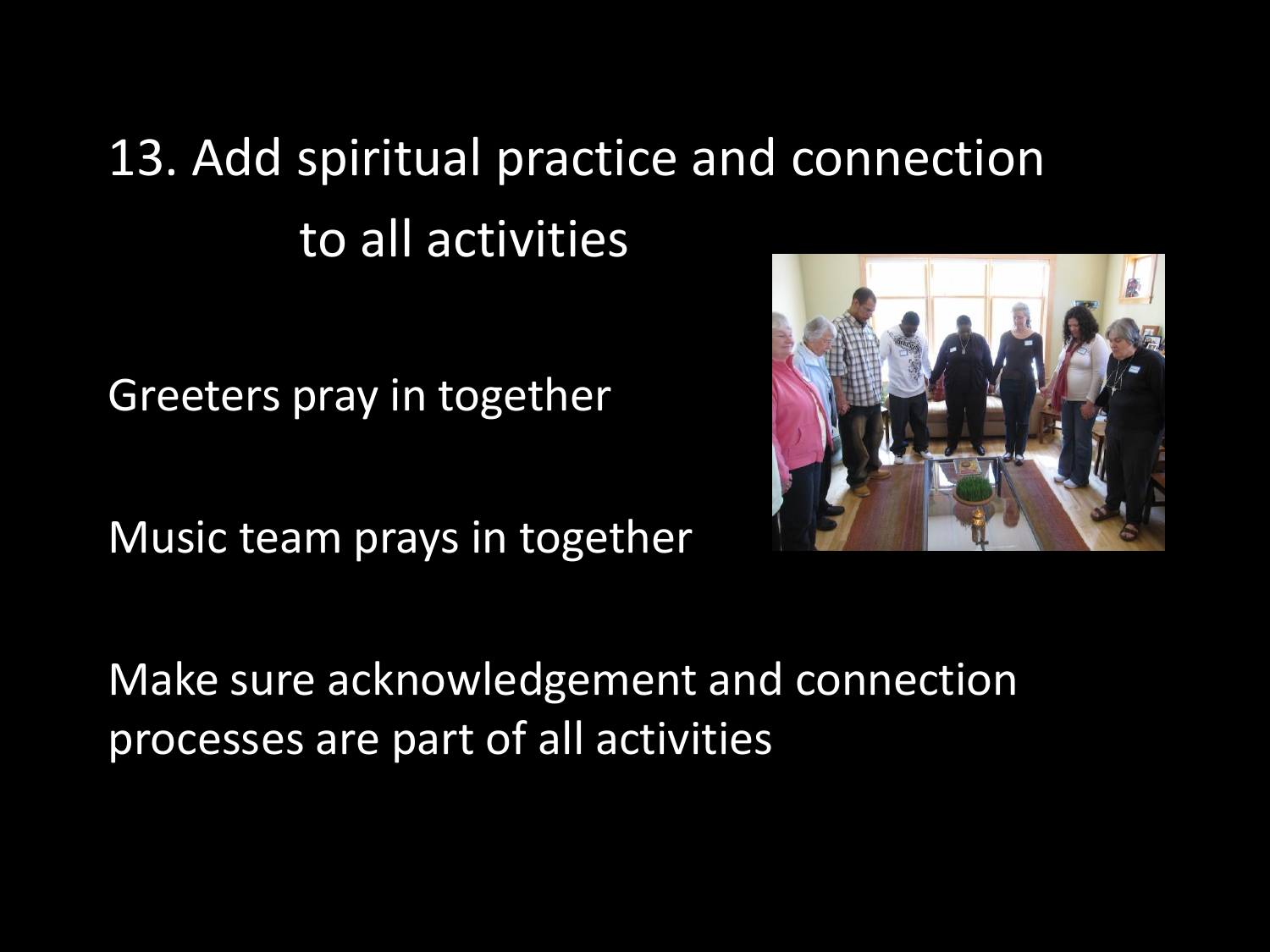#### 14. Do a Thanksgiving Leftovers Potluck

People get to see the Christmas decorations first

Builds community

Take a collection for a sponsored charity or project

Show a movie singalong

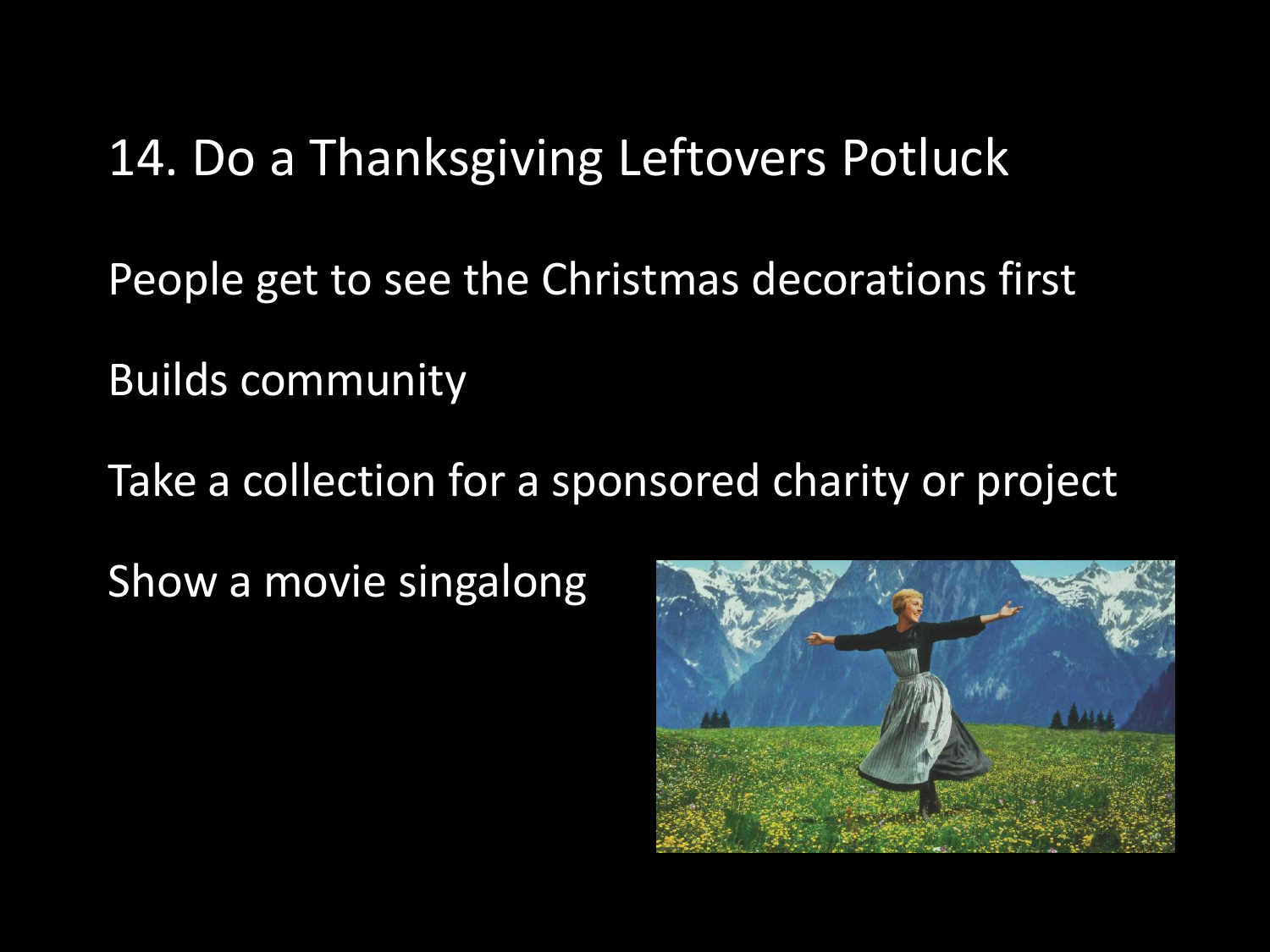#### 15. Ask about the Aftermath

When considering a new project or proposal, ask what is the aftermath?

Does the project serve the long term or related goals?

What is the life of the project and its afterlife?

Is there a long term plan?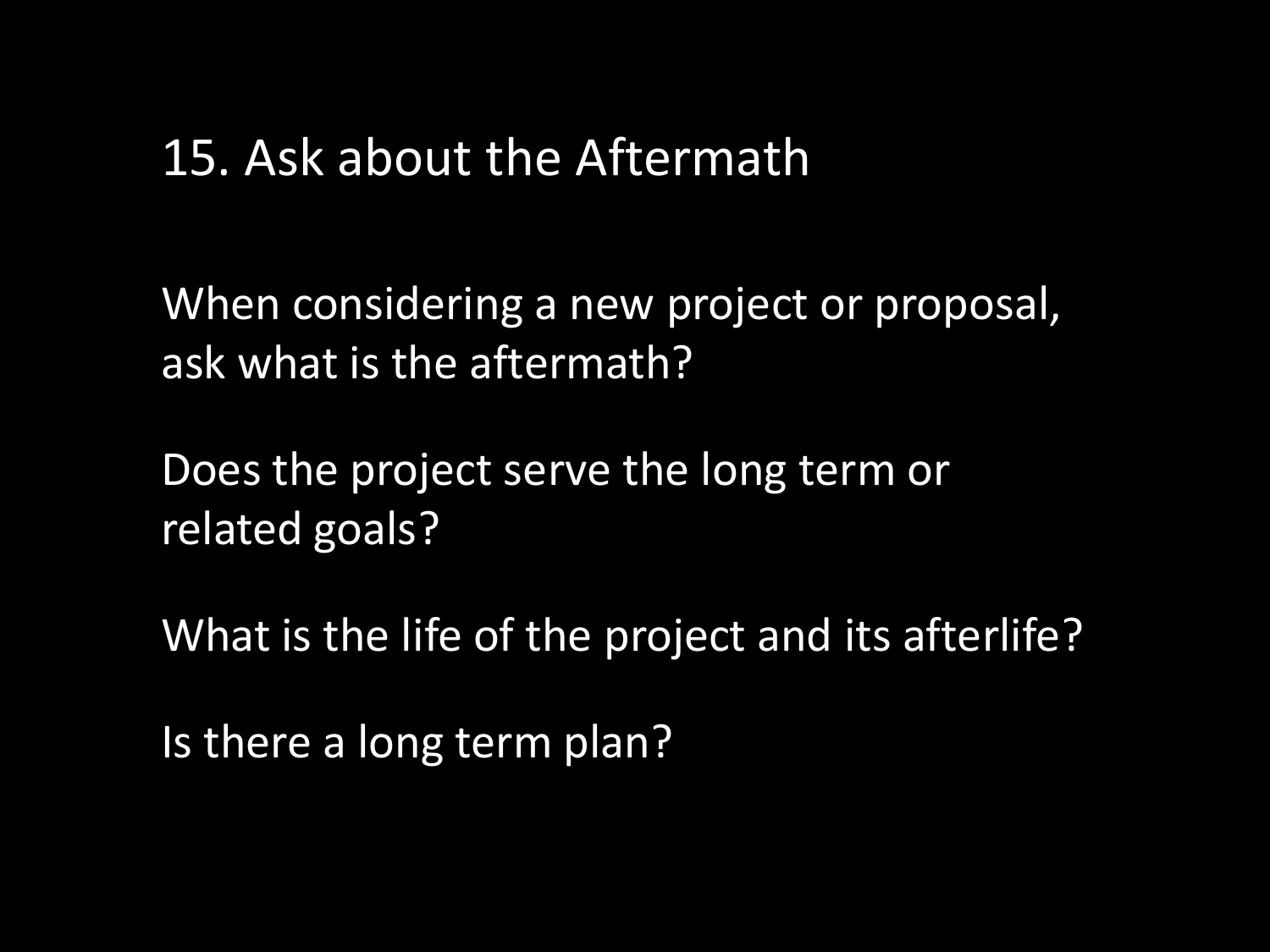#### 16. Ask: Am I Living a Balanced Life?

### If not, what do I have to do to get there now?

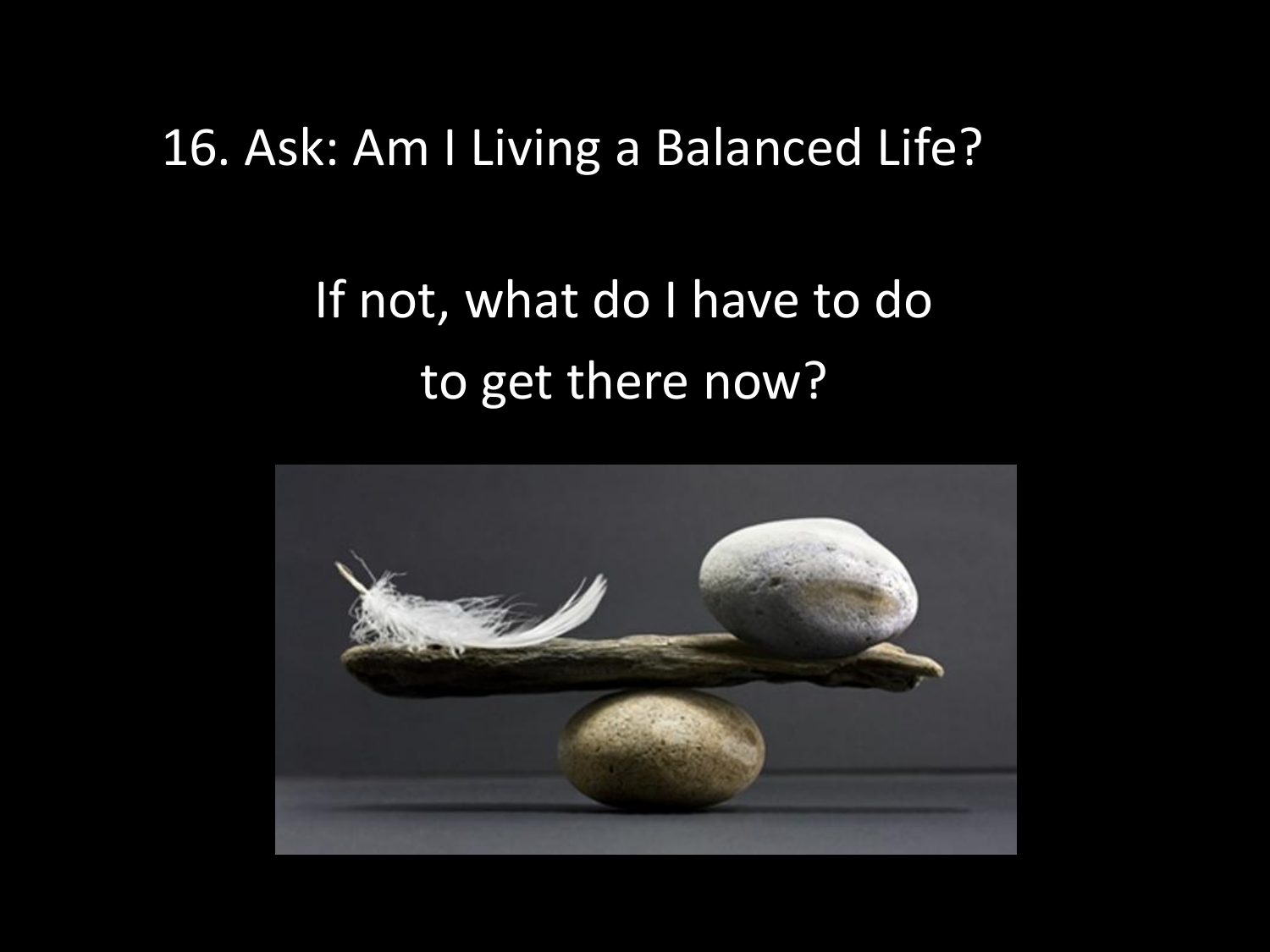#### 17. Expand your Musical Guest List

"Sing to the Lord a new song"

A balanced life includes both the familiar and the unfamiliar

When is the last time you added a new guest musician to your roster?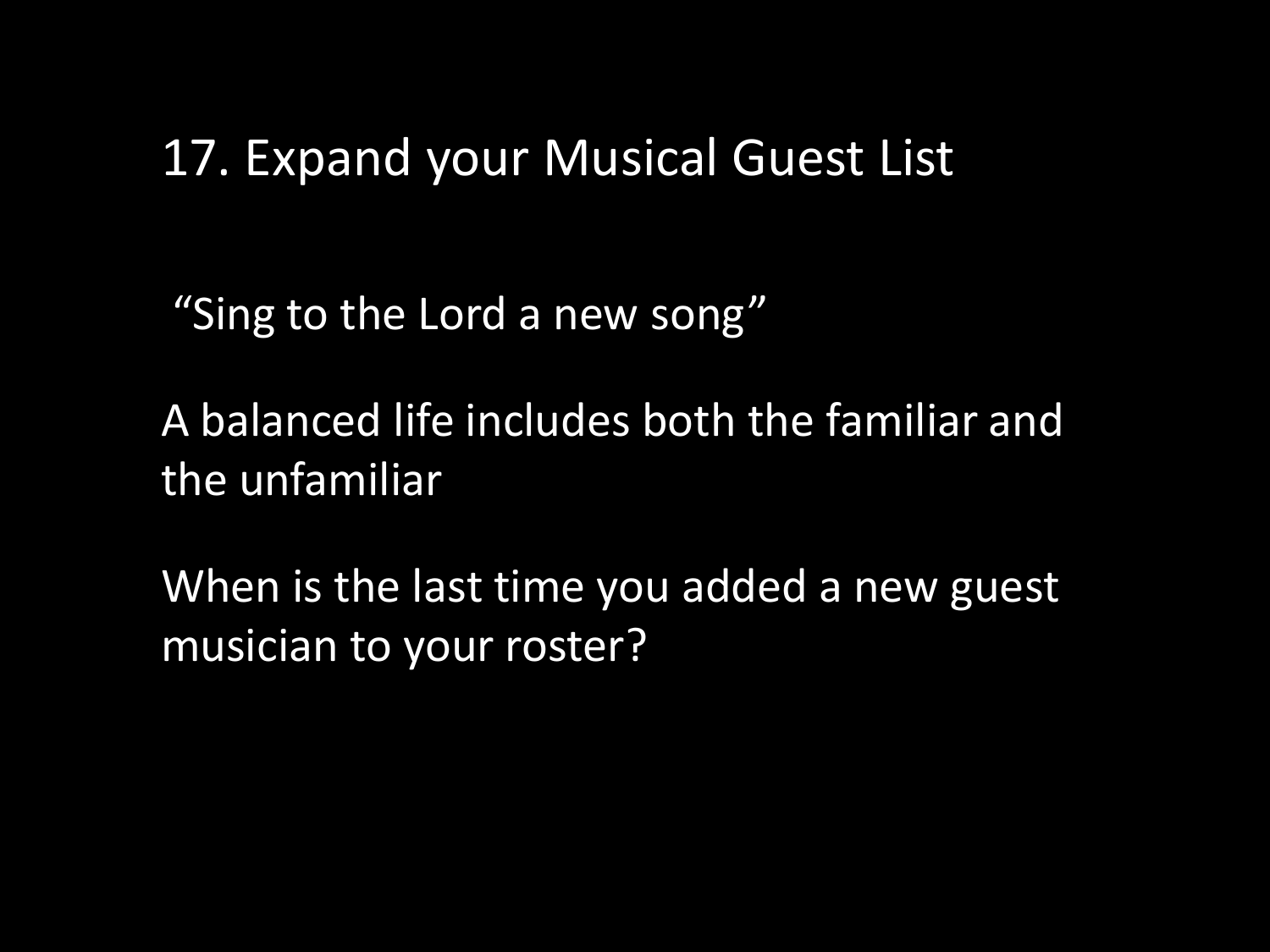### 18. Make your Singalongs as exciting as the Features

Singalongs that people don't sing along on are a waste of time and an energy drain

Newcomers are embarrassed

Congregants tune out

Singalongs are an artform and are usually shortchanged

If you are on automatic pilot so is everyone else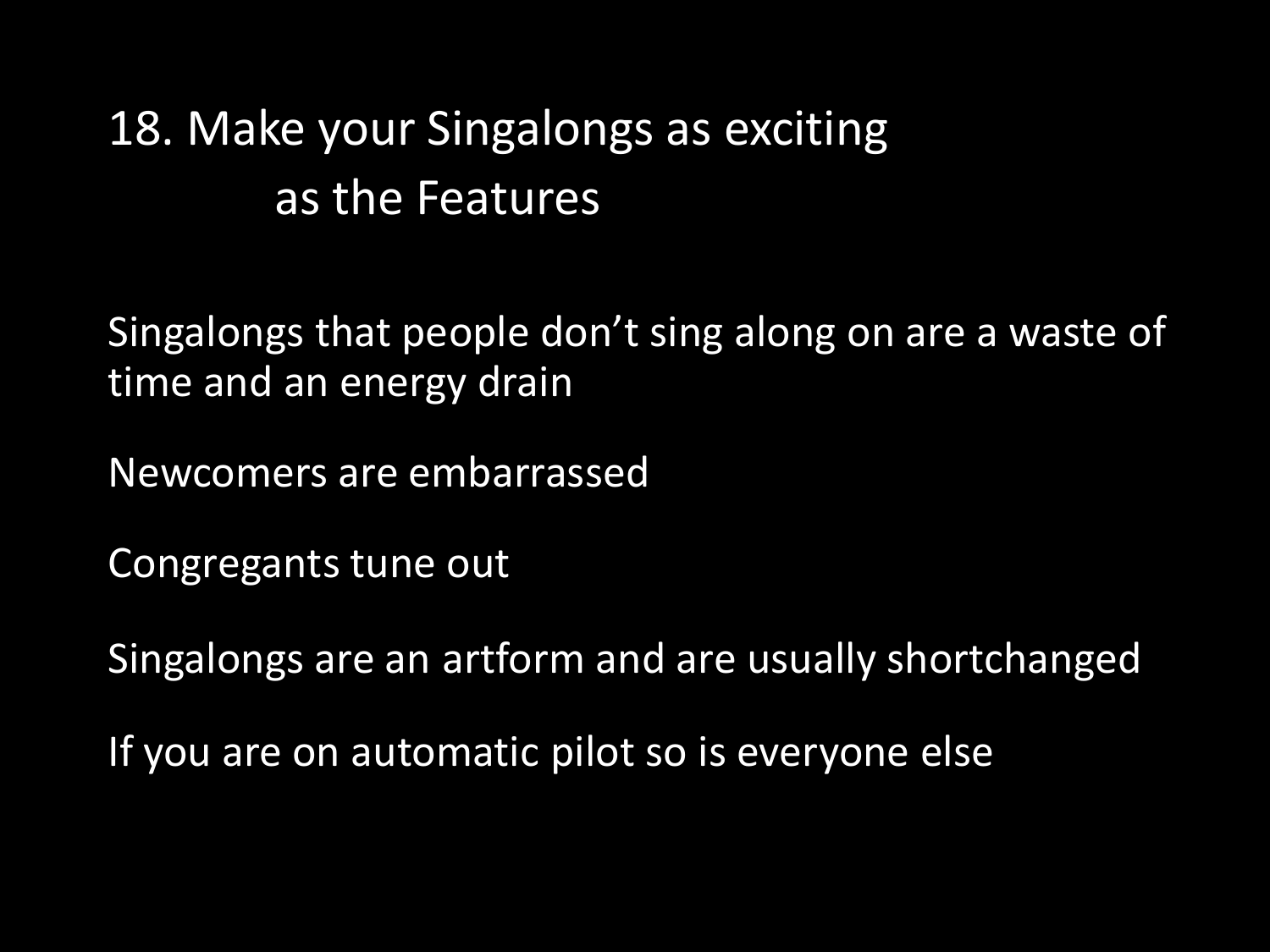#### 19. Welcome the Experts

Rev. David Bruner's experience in San Jose

Make room in consciousness for those who know more than you do